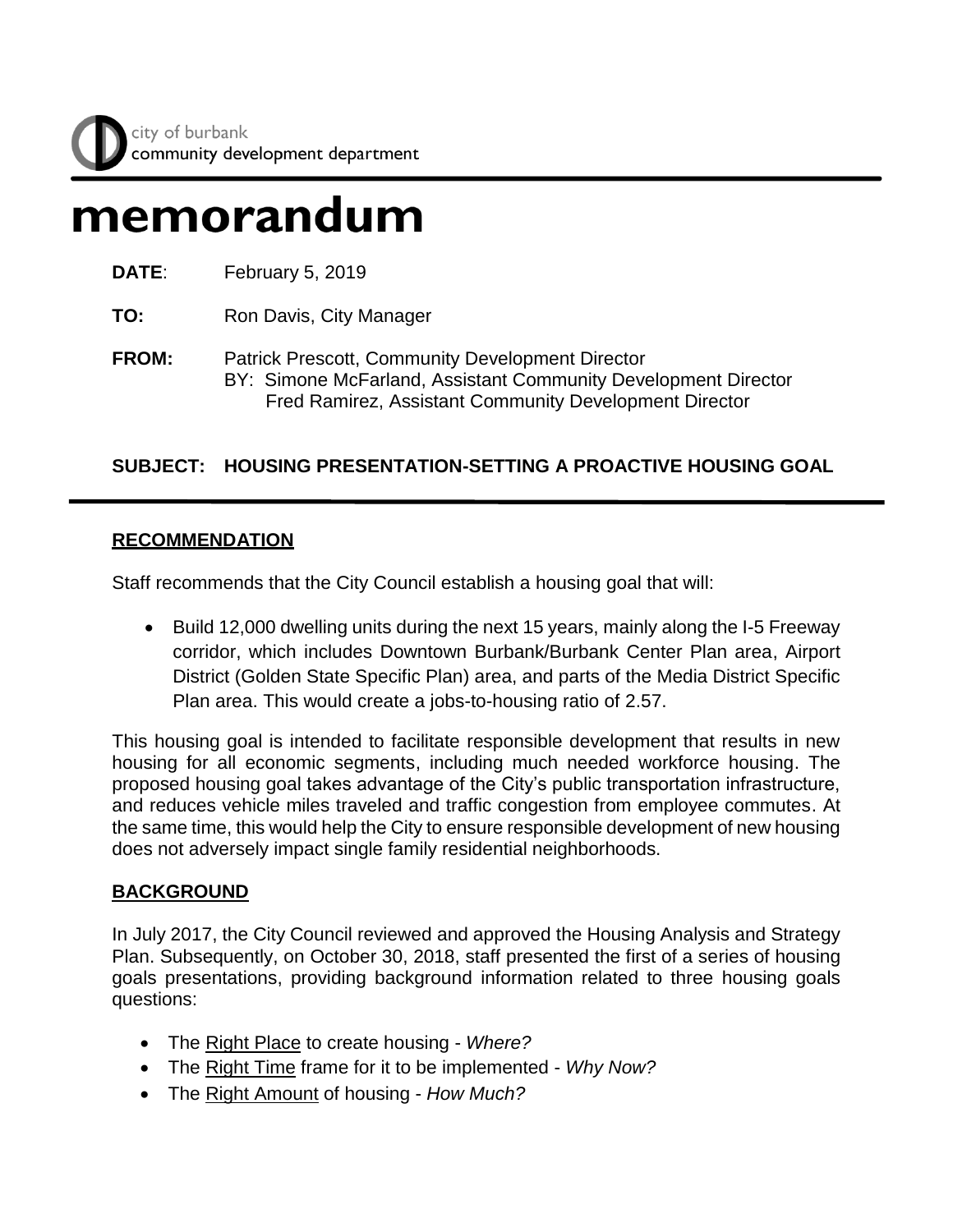Since that time, staff has been conducting research and is bringing back the topic to continue the discussion, as directed by City Council.

## **DISCUSSION**

#### **Jobs-to-Housing Imbalance**

Burbank continues to have a significant jobs-to-housing imbalance. Currently the City has 154,000 jobs and only 44,000 homes. This equates to a jobs-to-housing ratio of 3.5, much higher than neighboring cities. Each day, more than 128,000 people drive into Burbank for work, causing traffic and parking frustrations. This swells Burbank to more than 200,000 people during the day and shrinks back down to 108,000 people at night. As a result, this necessitates the City to provide infrastructure and services for a much larger population. For example, the City provides Police, Fire, Public Works, Library and Parks and Recreation services along with infrastructure (e.g., streets, electricity, water and sewer) to support the peak population of 200,000, while not reaping the full benefits the City could receive if a larger percentage of these people lived here. These would include spending their night time and weekend dollars at local retail establishments, along with paying local taxes and becoming more engaged with the Burbank community.

Between 2010 and 2016, only one housing unit was created for each 57 new jobs within Burbank. We are jobs rich and housing poor with the job numbers tilting the scale in favor of more jobs every day as adequate new housing is not built and jobs continue to increase. This approach is not sustainable in the long term and has the potential to adversely impact the City's ability to attract and retain the businesses that currently make Burbank a major job center in the region.

If the jobs-to-housing ratio is not improved, continued declines in workers' quality of life will occur. Commuting times will increase, local traffic congestion will escalate, and people will become more stressed. This situation will force employees to look elsewhere for a better quality of life and businesses that want to keep their workforce will move with them.

#### **Risk of Losing Local Control**

Furthermore, Burbank is at risk of losing local control of planning discretionary review and approval processes over housing.

With the passage of numerous housing bills during the last two legislative sessions, State law has strengthened housing law requirements that seek to reduce local impediments and streamline the process for increasing the housing supply. This will be done by requiring local cities to approve housing projects that comply with applicable local and State laws in order to meet fair share of regional housing needs, also known as Regional Housing Need Allocation (RHNA) numbers. The method for establishing RHNA numbers per jurisdiction has changed, lending more transparency to the process and giving the California Department of Housing and Community Development (HCD) more authority in the establishment of the numbers. HCD has also been explicitly granted authority to revoke certification of a city's Housing Element if a city does not comply with their Housing Element or other enumerated State housing laws, such as density bonus laws.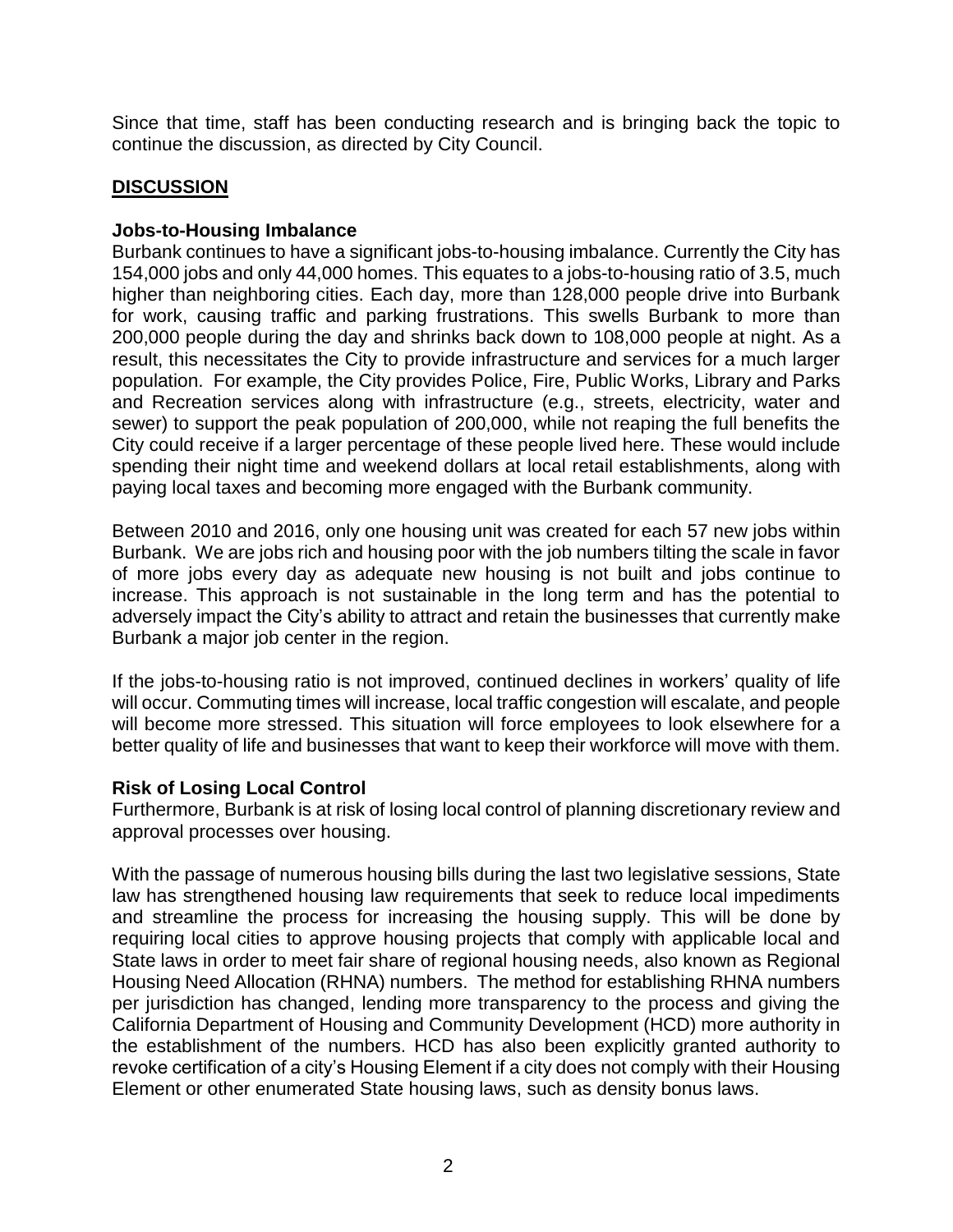State housing laws are intended to facilitate the development of new housing for all economic segments of the State due to the significant shortage in new housing. HCD is seeking local compliance with Housing Element law, density bonus laws and other statutes in order to create a balance between income levels and housing costs within each area. In those instances where HCD has identified cities that have failed to comply with the Housing Element goals and other enumerated State housing laws, HCD has taken direct action through letters warning local jurisdictions of non-compliance with applicable State housing laws and potential decertification of their Housing Elements. In the most serious cases, HCD has referred cities to the Attorney General for further legal action; results of which can potentially lead to a court-imposed building moratorium limiting the issuance of building permits to only housing projects. In other words, new commercial development will not be allowed until there is housing growth. As of today, HCD had already begun flexing their enforcement rights by issuing 46 letters of noncompliance to local jurisdictions. Many of these letters state that the local jurisdictions are at risk of housing element decertification.

In 2006, the State Attorney General acted as the plaintiff-intervenor in an Alameda Superior Court case, Urban Habitat Program and Sandra De Gregorio vs. the City of Pleasanton. The plaintiffs stated that their City's voter-approved cap on housing development was a direct conflict with State law because the cap impeded their ability to meet their RHNA numbers. The plaintiffs also cited that Alameda was a jobs rich City and is inconsistent between the City's General Plan and its restrictive housing policies. After a four year battle, the trial court ruled in favor of the plaintiffs, requiring that all residential unit caps be removed and enjoined their City from issuing any commercial building permits until the city complied with the order.<sup>1</sup>

In December 2018, Senate Bill (SB) 50 was introduced to the current legislative session. If passed, the SB 50 will prevent cities, like Burbank, from restricting higher-density housing within a  $\frac{1}{2}$  mile of rail transit and within a  $\frac{1}{4}$  mile of a bus line. It will also require waivers on density and parking similar to those applied with density bonus provisions. A similar bill, SB 4 is still in draft form and is planned to be proposed as an alternative to SB 50. Attached as Exhibit A is a recent letter received from the City's State Legislative Advocacy firm – Emanuel Jones and Associates. It further defines both proposed bills along with providing a summary of the Governor's proposed budget.

More recently, Governor Newsom stated that he wants to build 3.5 million residential units in California within the next six years. If the number of units for each city's share was based solely on a percentage of population, Burbank's share of new units to build would be 10,000 units although the mandated "share" number is likely to be much, much higher based on the City's jobs-to-housing imbalance. If cities do not comply with the Governor's ask he has threatened to withhold SB 1 Gas Tax funds, which help fund needed infrastructure projects at the local level.

 $\overline{a}$ 

<sup>&</sup>lt;sup>1</sup> <http://www.pilpca.org/2011/07/01/urban-habitat-decision-invalidates-housing-cap/>

Urban Habitat Program v. City of Pleasanton, 164 Cal.App.4th 1561 (2008)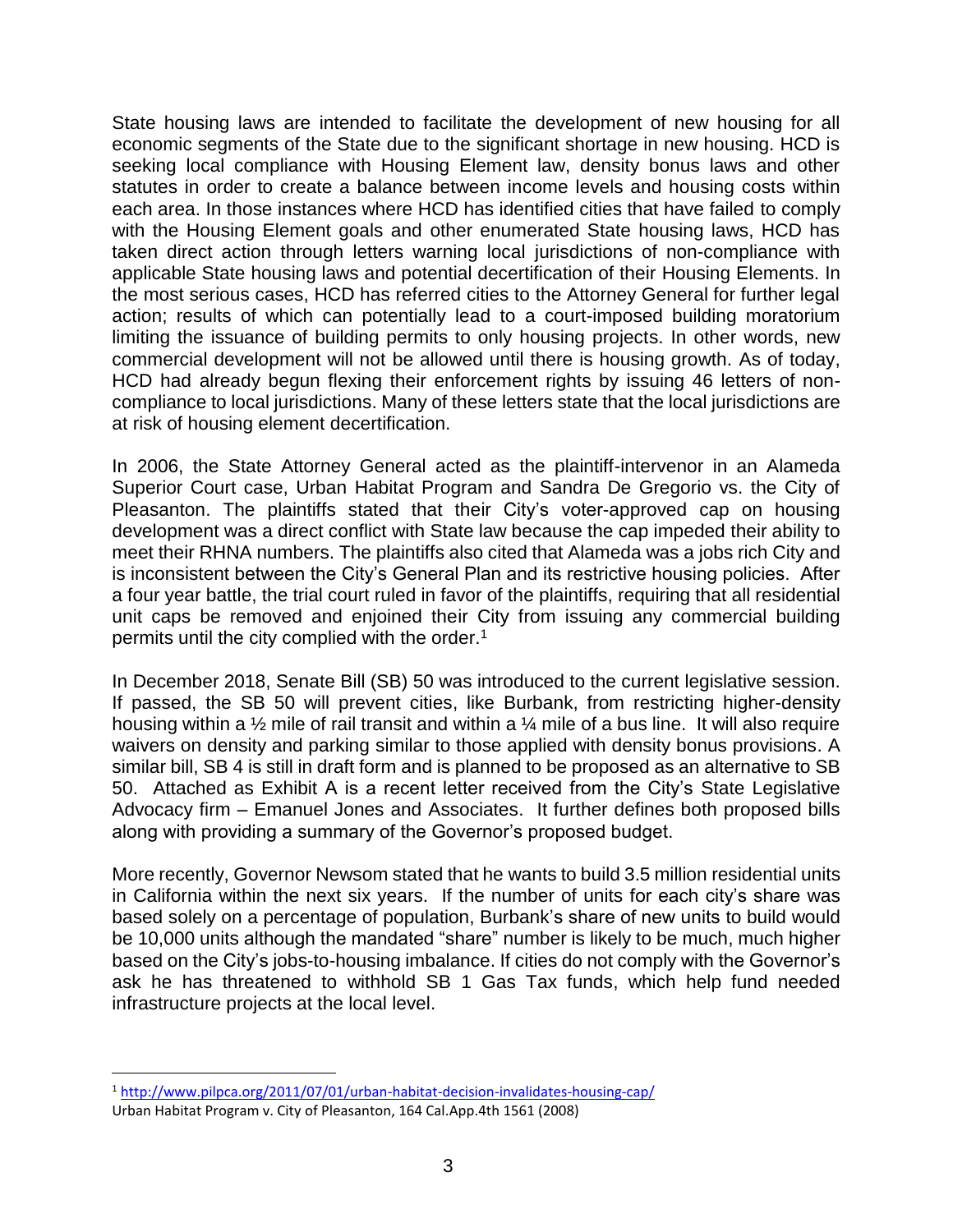These State mandates are all similar to the State's Accessory Dwelling Unit (ADU) requirements, where the State has usurped local control and planning approval processes.

## **Building Neighborhoods vs. Developing Projects**

One of the most important ramifications of losing local control of our housing approval process is Burbank's ability to build neighborhoods as opposed to just approving housing projects. The City Council has indicated that neighborhood development, as part of a responsible development effort, is a priority for staff. Additionally, City Council has used the review and approval process to consider neighborhood development when reviewing specific projects. When considering planned development projects that request development agreements, when possible, the City often requires publicly accessible amenities that benefit the entire community to be included.

It is anticipated that State housing legislation that emphasizes the building of housing at the expense of local control will only continue if the City does not take proactive steps now to identify an appropriate number of housing units and the right locations for building those units. The result of State actions without a similar proactive response to address local housing demand will result in the State mandating the building of housing projects and not considering how they contribute to making a better Burbank.

## **Planning the Work & Working the Plan**

Based on these factors, it seems that it would be important to proactively set specific housing goals related to the number of units, during a specified time, in targeted development areas, which protect single family neighborhoods. By doing so, staff can continue to "plan the work" and "work the plan" including developing the Airport District/Golden State Specific Plan, and updating the Burbank Center Plan and the Media District Specific Plan. All of these are scheduled to be revised within the next five years or so, subject to the availability of funding and staffing.

# **Timeframe**

Staff recommends that City Council consider 15 years as the planning period within which to establish housing goals. The proposed planning time frame would take the City through the current Burbank2035 General Plan, along with the next two cycles of the RHNA timelines that are projected to occur during this period. Additionally, this longer planning period allows sufficient time for staff to undertake the long-term planning and ongoing implementation of the City's Housing Plan.

# **Place – Protecting Single Family Neighborhoods**

Staff recommends that the City Council clearly indicate that the focus should be on facilitating responsible development projects that create opportunities along the I-5 transportation corridor that includes portions of the City within the Downtown/Burbank Center Plan and the Airport District/Golden State Specific Plan areas. In addition, staff would be looking at possible opportunities for infill projects within the Media District Specific Plan area. With this approach, the focused development in these areas made up primarily of underutilized commercial, industrial, and higher density residential can result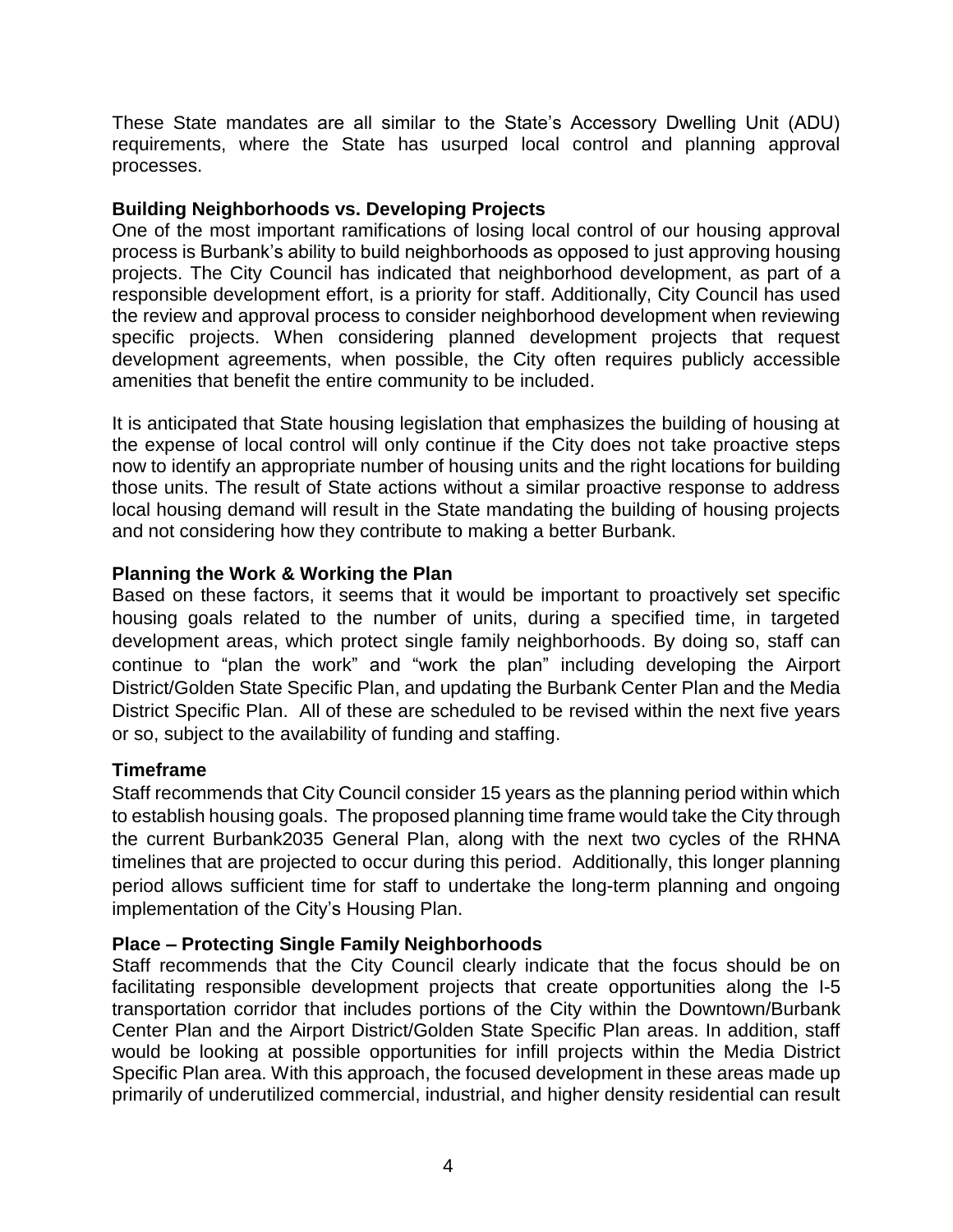in mixed-used and similar planned development projects that can help protect existing single family residential neighborhoods**.**

#### **Housing Amount**

Staff is recommending that the City Council set a housing goal number of 12,000 dwelling units to begin the process of addressing the jobs-to-housing imbalance and reducing the jobs to housing ratio.

The proposed amount is based on a review of the existing Burbank2035 Housing Element and Measure 1<sup>2</sup> projected build out capacity along with State mandated local RHNA unit allocation currently and anticipated future allocations during the planning period. Both Burbank2035 and Measure 1 have maximum build out capacity limits of 17,338 and 19,395 additional units, respectively. To meet the City's current RHNA numbers (2013- 2021) and expected RHNA numbers for the next cycle from 2021-2028, staff projects that the City would need to build more than 44,733 additional units to yield the number of market rate and affordable dwelling units to meet State RHNA, housing production requirements. This is based on the assumption that any unmet RHNA requirements would be rolled over into the next cycle, which is very likely to occur.

Further discussion along with staff's analysis on these numbers will be provided as part of the upcoming presentation accompanying this report.

## **Goal Setting**

By setting a specific housing unit number goal, staff and City Council will be better aligned in their expectations and vision for the future. This enables us to take advantage of new opportunities that may come our way along with considering and preparing for potential threats such as State intervention. The City can collectively do this through future planning efforts and City Council policies. Lastly, setting achievable goals provides City Council and staff a way to measure how we are doing as we can evaluate our efforts against the goal each year.

# **CONCLUSION**

 $\overline{a}$ 

To summarize the main points within the report:

- **We are jobs rich and housing poor.** Burbank badly needs housing. **Our jobs to housing ratio continues to get worse.**
- **A goal identifying the appropriate time, place and the amount of housing units is warranted.** Establishing the housing goal now will allow the City to better manage housing development through proactive planning and the subsequently measuring of our achievements in meeting the goal. **We plan the work and then work the plan.**

 $2$  Measure 1 was passed by voters in 1989 as a residential growth management measure that prohibits the City from increasing the maximum allowed number of residential units beyond the approved 1988 Land Use Element. The City Council has extended the Measure until January 1, 2020.